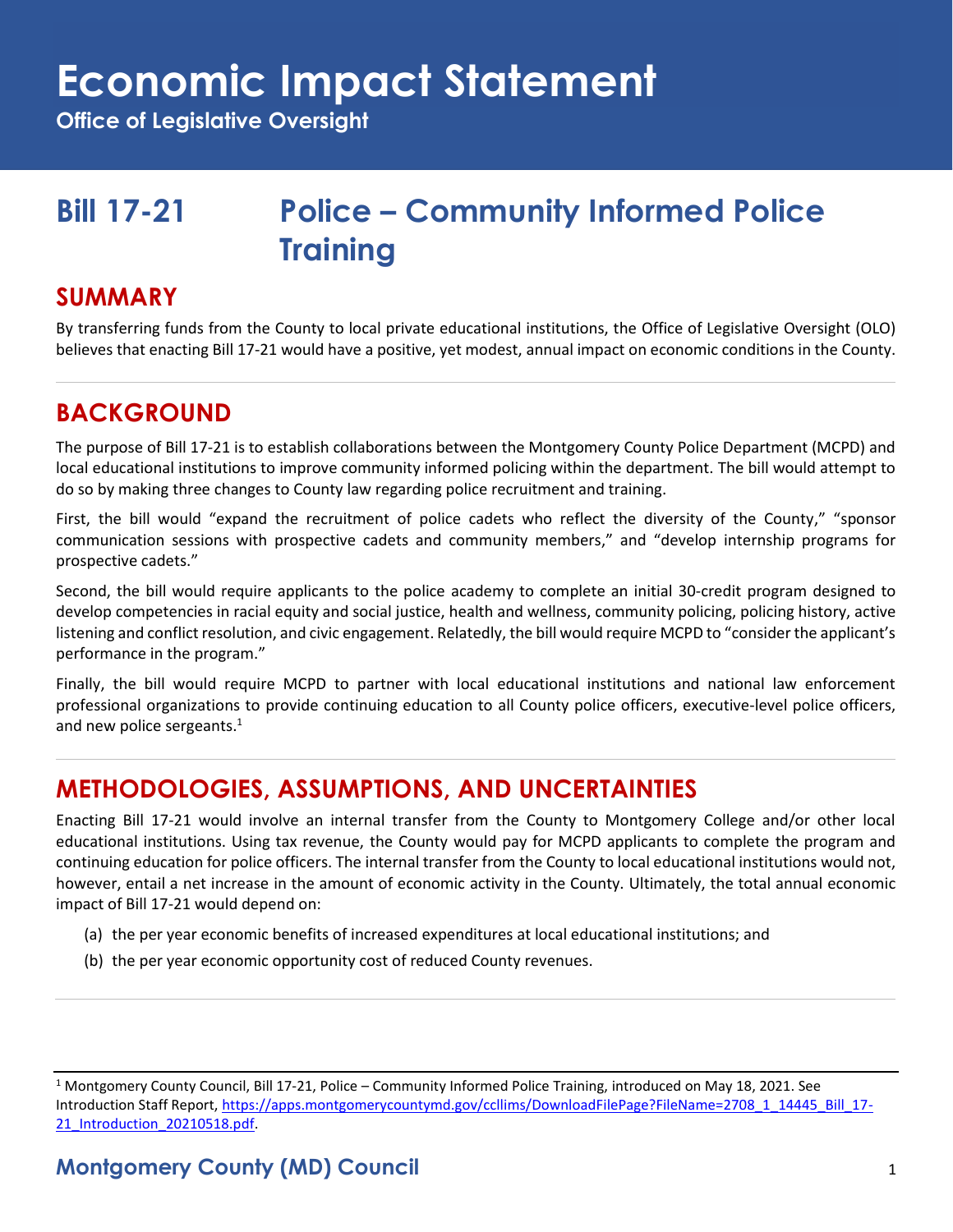**Office of Legislative Oversight**

Because OLO does not know how the County revenues would otherwise be used in the absence of enacting Bill 17-21, OLO limits the scope of the analysis below to the economic benefits of increased expenditures at local educational institutions. Thus, this analysis does not account for the economic impacts of alternative government spending.

To assess the economic impacts of enacting Bill 17-21, OLO estimates the multiplier effect of increasing expenditures at local educational institutions. The multiplier effect captures how changes in economic activity affect other rounds of spending, and how additional spending impacts certain economic indicators.

This analysis uses the Regional Input-Output Modeling System (RIMS II) "final-demand multipliers" for Montgomery County developed by the U.S. Bureau of Economic Analysis.<sup>2</sup> The multiplier effect of increased "junior colleges, colleges, universities, and professional schools" is estimated in terms of four economic measures:

- Output (sales): total market value of industry output,
- Value-Added: total value of income generated from production (equivalent to gross domestic product),
- **Earnings: employee compensation plus net earnings of sole proprietors and partnerships, and partnerships**
- **Employment:** number of full- and part-time employees.<sup>3</sup>

**Table 1** presents the RIMS II "junior colleges, colleges, universities, and professional schools" multipliers for Montgomery County. OLO uses these multipliers to estimate the multiplier effects for each economic measure.

|         | Output | <b>Earnings</b> | Employment | Value-Added |
|---------|--------|-----------------|------------|-------------|
| Type I  | 1.2283 | 0.3475          | 8.0975     | 0.881       |
| Type II | 1.5049 | 0.4029          | 9.4534     | 1.0528      |

**Table 1. RIMS II Multipliers for Montgomery County**

Data Source: U.S. Bureau of Economic Analysis

OMB projects that Bill 17-21 would result in total annual training costs ranging from \$364,750 to \$1,463,000. <sup>4</sup> **Table 2** presents the multiplier effects for these estimated increases in expenditures at local educational institutions.

#### **Table 2. Annual Multiplier Effects of an Increase in Expenditures at Local Educational Institutions**

| Range       | Output      | <b>Earnings</b> | Employment | Value-Added |
|-------------|-------------|-----------------|------------|-------------|
| Low         | \$448,022   | \$126.751       |            | \$321,345   |
| <b>High</b> | \$2,201,669 | \$589,443       | 14         | \$1,540,246 |

<sup>2</sup> U.S. Bureau of Economic Analysis, *RIMS II: An Essential Tool for Regional Developers and Planners*, December 2013, [https://apps.bea.gov/regional/rims/rimsii/rimsii\\_user\\_guide.pdf.](https://apps.bea.gov/regional/rims/rimsii/rimsii_user_guide.pdf)

 $3$  lbid,  $3 - 3$  and  $3 - 4$ .

<sup>4</sup> Personal communication with OMB analysts.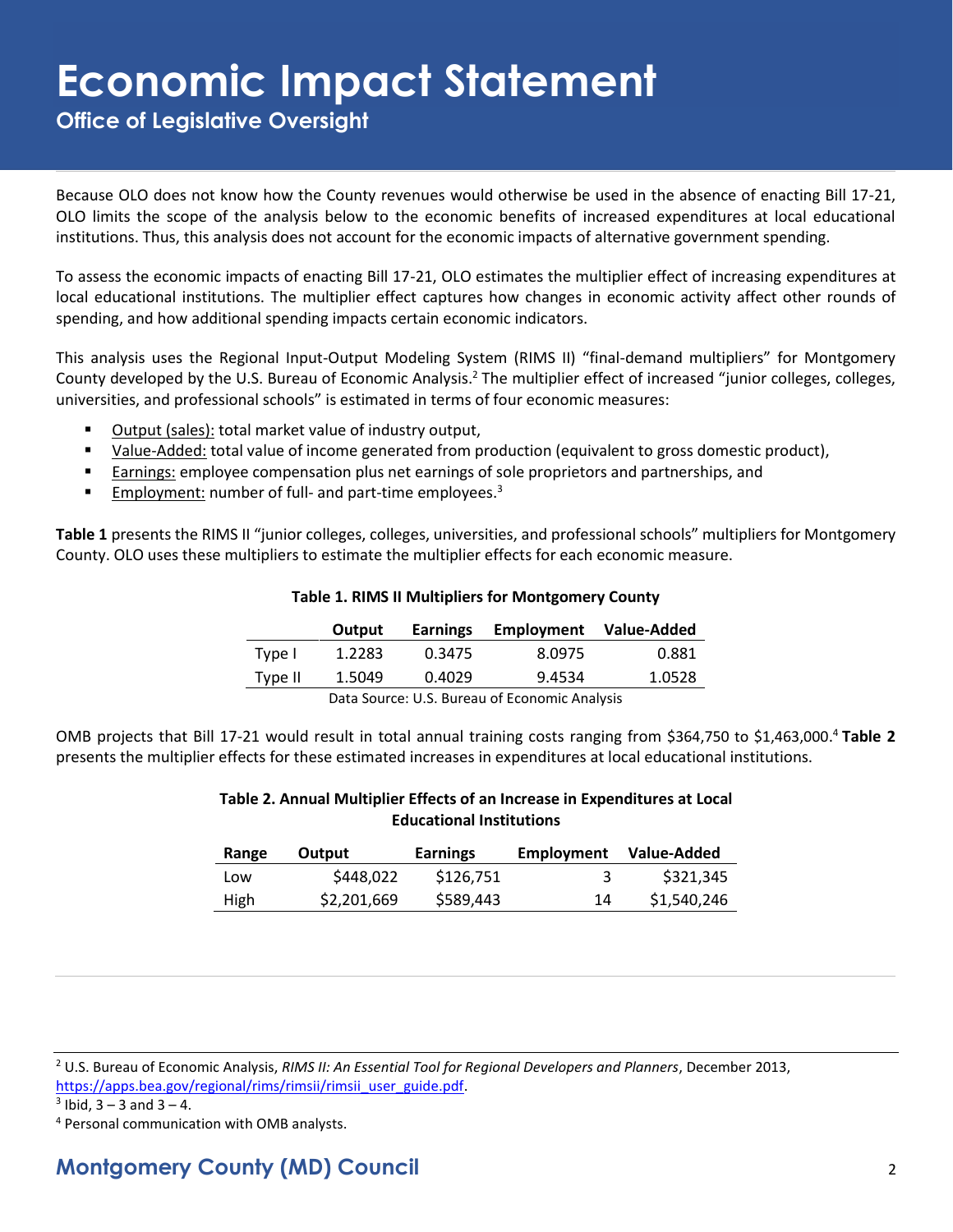**Office of Legislative Oversight**

#### **VARIABLES**

The primary variable that would affect the economic impacts of Bill 17-21 is:

▪ Total annual transfer from County to local educational institutions.

### **IMPACTS**

**WORKFORCE** ▪ **TAXATION POLICY** ▪ **PROPERTY VALUES** ▪ **INCOMES** ▪ **OPERATING COSTS** ▪ **PRIVATE SECTOR CAPITAL INVESTMENT** ▪ **ECONOMIC DEVELOPMENT** ▪ **COMPETITIVENESS**

#### **Businesses, Non-Profits, Other Private Organizations**

OLO believes that Bill 17-21 would have a positive economic impact on private organizations in the County. Using the RIMS II multipliers, OLO estimates that transferring between \$364,750 to \$1,463,000 from the County to local educational institutions on an annual basis, if enacted the bill would result in the following:

- \$448,022 to \$2,201,669 in output (i.e., total market value of industry output),
- \$321,345 to \$1,540,246 in value-added (i.e., total value of income generated from production),
- \$126,751 to \$589,443 in earnings (i.e., employee compensation plus net earnings of sole proprietors and partnerships), and
- 3 to 14 new jobs (i.e., full- and part-time employees).

The primary beneficiaries of Bill 17-21 would be local educational institutions and their workforce. Other businesses and private organizations may also benefit from expenditures at these institutions if demand for local goods and services increase.

#### **Residents**

OLO believes that Bill 17-21 would positively impact residents who may experience increases in employee earnings and new jobs as a result of the multiplier effect induced by the change in law.

However, as previously stated, it is beyond the scope of this analysis to estimate whether the economic impacts to private organizations and residents would outweigh the impacts of alternative uses of County funds.

#### **DISCUSSION ITEMS**

Not applicable

#### **WORKS CITED**

Montgomery County Code. Sec. 2-81B. Economic Impact Statements.

Montgomery County Council. Bill 17-21, Police – Community Informed Police Training. Introduced on May 18, 2021.